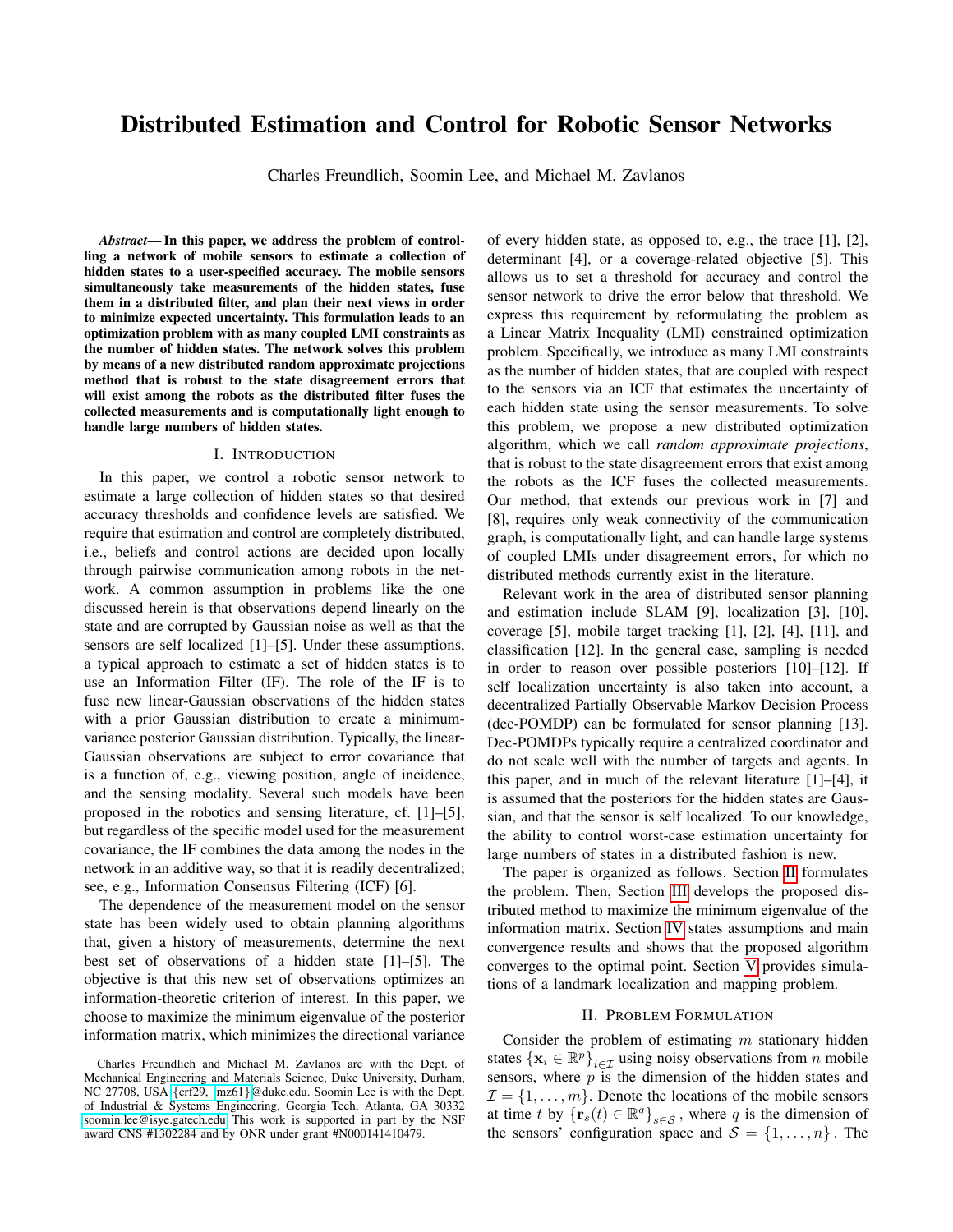observation of state  $i$  by sensor  $s$  at time  $t$  is given by

$$
\mathbf{y}_{i,s}(t) = \mathbf{x}_i + \boldsymbol{\zeta}_{i,s}(t). \tag{1}
$$

We assume that the measurement errors are Normally distributed so that  $\zeta_{i,s}(t) \sim N(\mathbf{0}, Q(\mathbf{r}_s(t), \mathbf{x}_i)),$  where  $Q: \mathbb{R}^q \times \mathbb{R}^p \rightarrow \text{Sym}_+(p, \mathbb{R})$  denotes the measurement precision matrix, or information matrix (not the covariance), and  $Sym_+(p, \mathbb{R})$  is the set of  $p \times p$  symmetric positive semidefinite real matrices. We also assume that if signal  $x_i$ is out of range of sensor  $s$ , then the function  $Q$  returns the information matrix  $\mathbf{0}_{p \times p}$ , corresponding to infinite variance. Denote the set of all observations at time t by  $\mathcal{O}(t) \triangleq$  $\left\{\left(\mathbf{y}_{i,s}(t), Q(\mathbf{r}_s(t), \mathbf{x}_i)\right)\right\}_{i\in\mathcal{I}, s\in\mathcal{S}}$  .

Moreover, let  $\hat{\mathbf{x}}_i(t)$  denote the estimate of  $\mathbf{x}_i$  at time t and  $S_i(t)$  denote the information matrix corresponding to the estimate  $\hat{\mathbf{x}}_i(t)$ . We assume that initial values for the pair  $(\hat{\mathbf{x}}_i(0), S_i(0))$  are available *a priori*. Let also  $\hat{\mathbf{x}}(t) \in \mathbb{R}^{pm}$ denote the stack vector of all estimates  $\hat{\mathbf{x}}_i(t)$  and  $S(t) \in$  $\mathrm{Sym}_+(p,\mathbb{R})\times\cdots\times \mathrm{Sym}_+(p,\mathbb{R})\triangleq \big(\mathrm{Sym}_+(p,\mathbb{R})\big)^m$  denote the collection of all information matrices  $S_i(t)$  at time t. Then, the global data at time  $t$  can be captured by the set  $\mathcal{D}(t) \triangleq (\hat{\mathbf{x}}(t), S(t)).$ 

Given prior data  $\mathcal{D}(t-1)$  known by all sensors, and observations  $\mathcal{O}(t-1)$ , the current set of data  $\mathcal{D}(t)$  can be determined in a distributed way using an Information Consensus Filter (ICF) [6]  $as<sup>1</sup>$  $as<sup>1</sup>$  $as<sup>1</sup>$ 

<span id="page-1-2"></span>
$$
(\mathcal{D}(t-1), \mathcal{O}(t-1)) \stackrel{\text{ICF}}{\longrightarrow} \mathcal{D}(t). \tag{2}
$$

Then, the goal is to control the next set of observations  $\mathcal{O}(t)$ in order to reduce the future uncertainty in  $\mathcal{D}(t + 1)$ . We can achieve this goal by controlling the mobile sensors and, therefore, the expected information  $\{Q(\mathbf{r}_s(t), \hat{\mathbf{x}}_i(t)\}_{i \in \mathcal{I}, s \in \mathcal{S}}$ associated with the observations  ${\bf y}_{i,s}(t){\bf }$ <sub>i∈I,s∈S</sub>. Specifically, let  $\mathbf{r}_s(t) = \mathbf{r}_s(t-1) + \mathbf{u}_s$  denote the motion model of sensor s, where  $\mathbf{u}_s \in \mathbb{R}^q$  is a candidate control input used to drive sensor s to a new position  $r_s(t)$ . Then, our goal is to maximize the minimum eigenvalues of the information matrices in  $\mathcal{D}(t+1)$  that, for each hidden state i, are given by

<span id="page-1-4"></span>from 
$$
\mathcal{D}(t)
$$
  
\n
$$
S_i(t+1) = \overbrace{S_i(t)}^{from \mathcal{D}(t)} + \underbrace{\sum_{s \in \mathcal{S}} Q(\mathbf{r}_s(t-1) + \mathbf{u}_s, \overbrace{\hat{\mathbf{x}}_i(t)}^{from \mathcal{D}(t)})}_{from \mathcal{O}(t)}.
$$
 (3)

We assume that the set of feasible controls  $U_s \ni 0$  is compact and has diameter less than  $\delta$  for some  $\delta > 0$  and that  $\mathbf{u}_s \in \mathcal{U}_s$ . Define  $\mathcal{U} \triangleq \prod_{s \in \mathcal{S}} \mathcal{U}_s$  and let  $\mathbf{u} \in \mathbb{R}^{qn}$ denote the stack of all controllers  $\mathbf{u}_s$ . Additionally, define the set  $\Gamma \triangleq \prod_{i \in \mathcal{I}} [0, \tau_i]$ , where  $\tau_i$  represent the given userspecified estimation thresholds for each hidden state  $i$ , and define  $\boldsymbol{\gamma} \triangleq (\gamma_1, \dots, \gamma_m)^\top \in \mathbb{R}^m$ . With the new notation, the problem we consider in this paper can be defined as

$$
\max_{(\gamma, \mathbf{u}) \in \Gamma \times \mathcal{U}} \quad \sum_{i \in \mathcal{I}} \gamma_i \tag{4a}
$$

$$
\text{s.t} \quad \gamma_i I \preceq S_i + \sum_{s \in \mathcal{S}} Q(\mathbf{r}_s + \mathbf{u}_s, \hat{\mathbf{x}}_i) \ \ \forall i \in \mathcal{I}, \qquad \text{(4b)}
$$

<span id="page-1-1"></span><sup>1</sup>Explicit details on the mapping  $(2)$  are provided in Section [III.](#page-1-0)

where we have dropped dependence on the time  $t$  for notational convenience. For the explicit references to time in [\(4b\)](#page-1-3) see [\(3\)](#page-1-4). The symbol  $\preceq$  denotes an ordering on the negative semidefinite cone, i.e.,  $A \preceq B$  if and only if  $A - B$ is negative semidefinite.

## <span id="page-1-0"></span>III. CONCURRENT ESTIMATION AND SENSOR PLANNING

To simplify the nonlinear semidefinite program in prob-lem [\(4\)](#page-1-5), we use the first order approximation to  $Q(\cdot, \hat{x}_i)$ about the input  $\mathbf{u}_s = 0$ . Specifically, we define

$$
h: \mathbb{R}^{m+qn} \times (\mathbb{R}^{pm} \times (\mathrm{Sym}_+(p, \mathbb{R}))^{m}) \times \mathcal{I} \to \mathrm{Sym}(p, \mathbb{R}),
$$

where  $Sym(p, \mathbb{R})$  denotes the set of symmetric  $p \times p$  dimensional matrices, by

$$
h((\gamma, \mathbf{u}); \mathcal{D}, i) \triangleq \gamma_i I - S_i
$$
\n
$$
-\sum_{s \in \mathcal{S}} \left[ Q(\mathbf{r}_s, \hat{\mathbf{x}}_i) + \sum_{j=1}^q \frac{\partial Q}{\partial [\mathbf{r}]_j} (\mathbf{r}_s, \hat{\mathbf{x}}_i) [\mathbf{u}_s]_j \right].
$$
\n(5)

The matrix-valued function  $h$  is negative semidefinite at a point  $((\gamma, \mathbf{u}); \mathcal{D}, i)$  if and only if the linearized version of the constraint [\(4b\)](#page-1-3) is satisfied for  $\gamma_i$  using the data  $\mathcal{D} = (\hat{\mathbf{x}}, S)$ .

To simplify notation, collect all decision variables in the vector  $\mathbf{z} = (\gamma, \mathbf{u}) \in \mathbb{R}^{m+qn}$ , and to decompose the linearized version of [\(4\)](#page-1-5) over the set of sensors, let  $z<sub>s</sub>$  denote a copy of **z** that is local to sensor  $s \in S$ . Additionally, define the local functions  $f_s(\mathbf{z}_s) = -\sum_{i \in \mathcal{I}} \gamma_{i,s}$  and the global objective  $f(\mathbf{z}_1, \dots, \mathbf{z}_n) = \sum_{s \in \mathcal{S}} f_s(\mathbf{z}_s)$ . Then, problem [\(4\)](#page-1-5) can be expressed in a distributed way as

<span id="page-1-8"></span><span id="page-1-7"></span><span id="page-1-6"></span>
$$
\min_{\{\mathbf{z}_s\}_{s\in\mathcal{S}}\subset\mathcal{X}_0} \quad \sum_{s\in\mathcal{S}} f_s(\mathbf{z}_s) \tag{6a}
$$

$$
\text{s.t} \quad h\left(\mathbf{z}_s; \mathcal{D}, i\right) \preceq \mathbf{0} \quad \forall i \in \mathcal{I}, \forall s \in \mathcal{S}, \tag{6b}
$$

where  $\mathcal{X}_0 = \Gamma \times \mathcal{U}$ . In problem [\(6\)](#page-1-6), the objective function [\(6a\)](#page-1-7) is separable among the sensors and the constraints [\(6b\)](#page-1-8) are linear in  $z<sub>s</sub>$  and local to every sensor but coupled by D. In this form, problem [\(6\)](#page-1-6) can be decomposed and solved in a distributed way. A necessary requirement is that, at the solution, the local variables  $z<sub>s</sub>$  need to agree for all sensors s, i.e.,  $\mathbf{z}_s = \mathbf{z}_v$  for all  $s, v \in \mathcal{S}$ .

The remainder of this section discusses an iterative approach to solving problem [\(6\)](#page-1-6) that takes place during the time window  $[t-1, t)$  to determine what the control input u will be at time t. Let  $\mathcal{D}_{s,k}$  denote the data and  $\mathbf{z}_{s,k}$  denote the decision variables of the sensor  $s$  at iteration  $k$  of this decision process. The first step is to broadcast  $z_{s,k-1}$  and a summary of  $\mathcal{D}_{s,k-1}$ . Following the ICF [6], this summary is captured by the variables  $\Xi_{s,k}$  and  $\xi_{s,k}$ , defined in lines [3](#page-2-1) and [4](#page-2-2) of Algorithm [1.](#page-2-3) It is shown in [6] that for all  $s\ \in\ \mathcal{S},\ \left\{\left(\left[n\Xi_{s,k}\right]^{-1}\boldsymbol{\xi}_{s,k},\left[n\Xi_{s,k}\right]^{-1}\right)\right\}_{k\in\mathbb{N}}\ \rightarrow\ \mathcal{D}\ \triangleq\ \mathcal{D}(t),$ where  $\mathbb{N} = \{1, 2, 3, \dots\}$  denotes the natural numbers.

<span id="page-1-5"></span><span id="page-1-3"></span>Let  $\mathcal{G}_k = (\mathcal{S}, \mathcal{E}_k)$  represent a communication graph such that  $(s, v) \in \mathcal{E}_k$  if and only if sensors s and v can communicate at iteration k. This defines the *neighbor set*,  $\mathcal{N}_{s,k} \triangleq \{s\} \cup \{v \in \mathcal{S} \mid (v,s) \in \mathcal{E}_k\}.$  Sensor s receives  $\{z_{v,k-1}, \xi_{v,k}, \Xi_{v,k} \mid v \in \mathcal{N}_{s,k}\}\.$  With this new information, the sensor updates its own optimization variable and data summary via using weighted averaging. In particular, let  $W_k$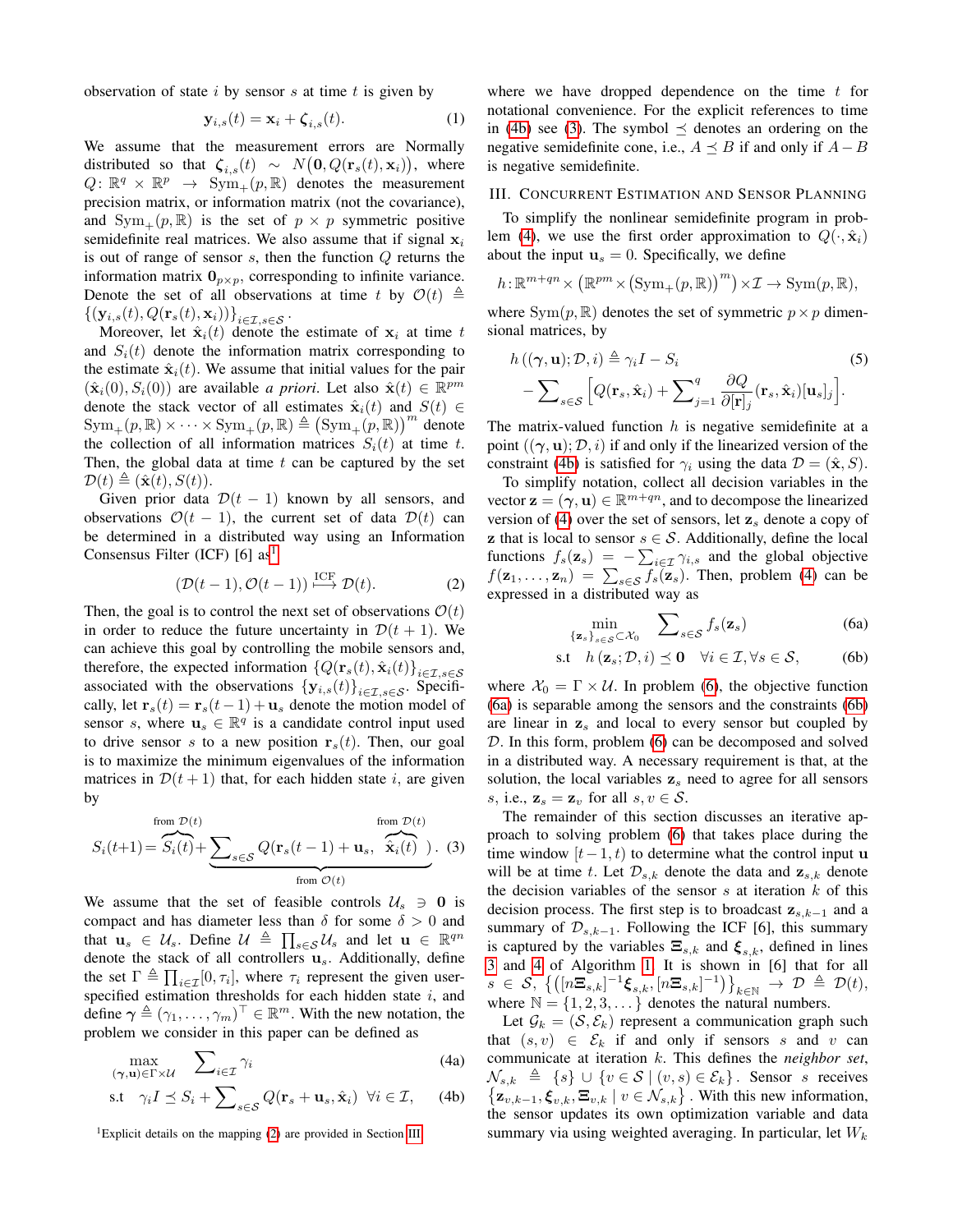<span id="page-2-3"></span>Algorithm 1 Concurrent Filtering and Optimization for  $s \in$ S during the interval  $[t - 1, t]$ 

**Require:**  $\mathcal{D}_s(t-1)$ ,  $\{y_{i,s}(t-1)\}_{i\in\mathcal{T}}$ , feasible  $\mathbf{z}_{s,0}$ 1:  $(\hat{\mathbf{x}}, S) \leftarrow \mathcal{D}_s(t-1)$ 2:  $\mathbf{y} \leftarrow (\mathbf{y}_{1,s}(t-1), \ldots, \mathbf{y}_{m,s}(t-1))^\top$ 3:  $\Xi_{s,0} = \frac{1}{n}S + \text{blkdiag}(Q(\mathbf{r}_s, \hat{\mathbf{x}}_1), \dots, Q(\mathbf{r}_s, \hat{\mathbf{x}}_m))$ 4:  $\boldsymbol{\xi}_{s,0} = \frac{1}{n}S + \text{blkdiag}(Q(\mathbf{r}_s, \hat{\mathbf{x}}_1), \dots, Q(\mathbf{r}_s, \hat{\mathbf{x}}_m))\mathbf{y}$ 5: for  $k = 1, 2, ...$  do 6: Broadcast  $\mathbf{z}_{s,k-1}, \Xi_{s,k-1}$ , and  $\xi_{s,k-1}$  to  $\mathcal{N}_{s,k}$  and collect incoming data according to  $({\bf{p}}_{s,k},\Xi_{s,k},\boldsymbol{\xi}_{s,k}) \leftarrow{} \;\; \sum \;$  $\Xi_{i,k}, \boldsymbol{\xi}_{j,k})$ 

<span id="page-2-13"></span><span id="page-2-4"></span>
$$
(\mathbf{p}_{s,k},\Xi_{s,k},\boldsymbol{\xi}_{s,k}) \leftarrow \sum_{j\in\mathcal{N}_{s,k}} [W_k]_{sj}(\mathbf{p}_{j,k-1},\Xi_{j,k},\boldsymbol{\xi}_j,
$$

- 7:  $\mathcal{D}_{s,k} = ((n\Xi_{s,k})^{-1}\boldsymbol{\xi}_{s,k}, n\Xi_{s,k})$
- 8:  $\mathbf{v}_{s,k} = \Pi_{\mathcal{X}_0} (\mathbf{p}_{s,k} \alpha_k f_s'(\mathbf{p}_{s,k}))$
- <span id="page-2-8"></span>9: Choose  $\omega_{s,k} \in \mathcal{I}$ , compute  $h_+(\mathbf{v}_{s,k}; \mathcal{D}_{s,k}, \omega_{s,k})$  and  $h'_+({\bf v}_{s,k};\mathcal{D}_{s,k},\omega_{s,k})$

10: 
$$
\beta_{s,k} = h_{+}(\mathbf{v}_{s,k}; \mathcal{D}_{s,k}, \omega_{s,k}) / ||h'_{+}(\mathbf{v}_{s,k}; \mathcal{D}_{s,k}, \omega_{s,k})||^{2}
$$
  
11: 
$$
\mathbf{z}_{s,k} = \Pi_{\mathcal{X}_{0}} (\mathbf{v}_{s,k} - \beta_{s,k} h'_{+} (\mathbf{v}_{s,k}; \mathcal{D}_{s,k}, \omega_{s,k}))
$$

11: 
$$
\mathbf{z}_{s,k} = \Pi_{\mathcal{X}_0} \left( \mathbf{v}_{s,k} - \beta_{s,k} h'_+ \left( \mathbf{v}_{s,k}; \mathcal{D}_{s,k}, \omega_{s,k} \right) \right)
$$

12: end for

13: **return**  $\mathcal{D}(t) \leftarrow \mathcal{D}_{s,k}$  and  $(\mathbf{u}, \boldsymbol{\gamma}) \leftarrow \mathbf{z}_{s,k}$ 

be an  $n \times n$  row stochastic matrix such that  $[W_k]_{sv} > 0 \iff$  $v \in \mathcal{N}_s$ . The exact assumptions for  $W_k$  will be introduced later, when they are necessary for the proof of our main result. The agent can compute the updated data  $\mathcal{D}_{s,k}$  as shown in line [7,](#page-2-4) concluding the ICF portion of iteration  $k$ . Note that, given initial conditions  $\{\mathcal{D}_{s,0}\}_{s\in\mathcal{S}}$ , the data for any sensor  $s$  at time  $k$  is bounded by the initial conditions as  $\|\mathcal{D}_{s,k}\| \leq \max_{v \in \mathcal{S}} \|(\mathcal{D}_{v,0})\|$ . Moreover, all sensors' data converge to a consensus, i.e.,  $\{\|\mathcal{D}_{s,k} - \mathcal{D}\|\}_{k\in\mathbb{N}} \to 0$  for all  $s \in S$ ; cf. [6] for an in-depth discussion of ICF.

The *random approximate projection* part of the algorithm begins in line [8](#page-2-5) by computing a negative subgradient of the local objective function  $f_s$ , which we denote by  $-f'_{s}(\mathbf{z}_{s,k})$ , taking a gradient descent step, and projecting the iterate back to the simple constraint set  $\mathcal{X}_0$ . The positive step size  $\alpha_k$  is diminishing, non-summable and squaresummable. The last step of our method is a subgradient step in the direction that minimizes the violation of a *single* LMI constraint. Specifically, line [9](#page-2-6) randomly assigns  $\omega_{s,k} \in \mathcal{I}$ , effectively choosing to activate  $h(\cdot; \cdot, \omega_{s,k})$ . The idea behind line [11](#page-2-7) is to minimize a scalar metric that measures the amount of violation of  $h(\cdot; \cdot, \omega_{s,k})$ , which we denote by  $h_+(\cdot; \cdot, \omega_{s,k})$ , while remaining feasible. Let  $\Pi_+$ : Sym $(p, \mathbb{R}) \to \text{Sym}_+(p, \mathbb{R})$  denote the projection operator onto the set of positive semidefinite matrices, given by  $\Pi_+ X = E \text{diag} [(\lambda_1)_+, \dots, (\lambda_p)_+] E^+$ , where  $(\cdot)_+ \triangleq$  $\max \{\cdot, 0\}$  and  $\lambda_1, \ldots, \lambda_p$  are the eigenvalues and E is a matrix with columns  $e_1, \ldots, e_p$  that are the corresponding eigenvectors of  $X$ . A measure of the "positive definiteness" of X is thus  $\|\Pi_+ X\|_F = \sqrt{(\lambda_1)_+^2 + \cdots + (\lambda_p)_+^2}$ . This defines our measure of constraint violation,

<span id="page-2-12"></span>
$$
h_{+}\left(\mathbf{z};\mathcal{D},i\right) \triangleq \left\|\mathbf{\Pi}_{+}h\left(\mathbf{z};\mathcal{D},i\right)\right\|_{F}.\tag{7}
$$

The step size of the gradient step in line [10](#page-2-8) is

$$
\beta_{s,k} = \frac{h_+(\mathbf{v}_{s,k}; \mathcal{D}_{s,k}, \omega_{s,k})}{\left\|h'_+(\mathbf{v}_{s,k}; \mathcal{D}_{s,k}, \omega_{s,k})\right\|^2},\tag{8}
$$

<span id="page-2-2"></span><span id="page-2-1"></span>where  $h'_+$  denotes the gradient of  $h_+$ , is a variant of the Polyak step size [14]. Note that this is a well defined step size as we let  $h'_{+}(\mathbf{v}_{s,k}; \mathcal{D}_{s,k}, \omega_{s,k}) = d\mathbf{1}_{m+qn}$  whenever  $h_{+}(\mathbf{v}_{s,k}; \mathcal{D}_{s,k}, \omega_{s,k}) = 0$ , and  $h'_{+}$  is nonzero elsewhere.

# IV. MAIN RESULTS

<span id="page-2-6"></span><span id="page-2-5"></span><span id="page-2-0"></span>We begin by introducing the following notation regarding the optimal value  $f^* = \min_{\mathcal{X}} f(\mathbf{z})$  and optimal set  $\mathcal{X}^* =$  $\{z \in \mathcal{X} \mid f(z) = f^*\}$  of [\(6\)](#page-1-6), where  $\mathcal{X}$  denotes the feasible set, i.e.,  $\mathcal{X} = \mathcal{X}_0 \cap \{z \mid h(z; \mathcal{D}, i) \preceq 0, \forall i \in \mathcal{I}\}\.$  Note that  $0 \in \Gamma \times U$  and  $h(0; \mathcal{D}, i) \preceq 0$  for all possible  $\mathcal D$  and i, thus there is always a feasible point. Denote the disagreement error in the constraint violation by

<span id="page-2-10"></span>
$$
\nu_{s,k} = h_+(\mathbf{z}_{s,k}; \mathcal{D}_{s,k}, \omega_{s,k}) - h_+(\mathbf{z}_{s,k}; \mathcal{D}, \omega_{s,k}) \quad (9)
$$

<span id="page-2-7"></span>and the disagreement error in the gradient of the constraint violation by

<span id="page-2-9"></span>
$$
\boldsymbol{\delta}_{s,k} = h'_+ \left( \mathbf{z}_{s,k}; \mathcal{D}_{s,k}, \omega_{s,k} \right) - h'_+ \left( \mathbf{z}_{s,k}; \mathcal{D}, \omega_{s,k} \right). \tag{10}
$$

The norms of  $\nu_{s,k}$  and  $\delta_{s,k}$  are bounded, i.e., for some scalars  $D, N > 0$ , for all  $k \in \mathbb{N}$  and  $s \in \mathcal{S}$ , it holds *a.s.* that  $|\nu_{s,k}| \leq N$ , and  $\|\boldsymbol{\delta}_{s,k}\| \leq D$ . Due to space limitations, we omit a direct calculation of D and N.

The set  $X_0 = \Gamma \times U$  is convex and compact. Therefore, there exists a constant  $C_{\mathbf{z}} > 0$  such that for any  $\mathbf{z}_1, \mathbf{z}_2 \in \mathcal{X}_0$ it holds that  $||\mathbf{z}_1 - \mathbf{z}_2|| \leq C_{\mathbf{z}}$ . Also, as defined herein, the functions  $f_s(\cdot)$  and  $h(z; \mathcal{D}, i)$  for  $i \in \mathcal{I}$  are convex (not necessarily differentiable) over some open set that contains  $X_0$ . A direct consequence of this and the compactness of  $\mathcal{X}_0$  is that the subdifferentials  $\partial f_s(z)$  and  $\partial h_+(z; \mathcal{D}, i)$  are nonempty over  $\mathcal{X}_0$ . It also implies that the subgradients  $f'_s(\mathbf{z}) \in \partial f_s(\mathbf{z})$  and  $h'_+(\mathbf{z}; \mathcal{D}, i) \in \partial h_+(\mathbf{z}; \mathcal{D}, i)$  are uniformly bounded over the set  $\mathcal{X}_0$ . That is, there is a scalar  $L_f$  such that for all  $f'_s(\mathbf{z}) \in \partial f_s(\mathbf{z})$  and  $\mathbf{z} \in \mathcal{X}_0$ , it holds that  $||f_s'(\mathbf{z})|| \leq L_f$ , and for any  $\mathbf{z}_1, \mathbf{z}_2 \in \mathcal{X}_0$ , it holds that  $|f_s(\mathbf{z}_1)-f_s(\mathbf{z}_2)| \leq L_f \|\mathbf{z}_1-\mathbf{z}_2\|$ . Note that for the objective function  $f_s$  in [\(6\)](#page-1-6), we have  $L_f = 1$ . Also, there is a scalar  $L_h$  such that for all  $h'_{+}(\mathbf{z}; \mathcal{D}, i) \in \partial h_{+}(\mathbf{z}; \mathcal{D}, i)$ ,  $\mathbf{z} \in \mathcal{X}_0$ ,  $i \in \mathcal{I}$ , it holds that  $||h'_{+}(\mathbf{z}; \mathcal{D}, i)|| \leq L_h$ .

From relation [\(10\)](#page-2-9) we have that for any  $i \in \mathcal{I}, s \in \mathcal{S}$ ,  $k \in \mathbb{N}$ , and  $z \in \mathcal{X}_0$ , it holds that

$$
||h'_{+}(\mathbf{z};\mathcal{D}_{s,k},i)|| = ||h'_{+}(\mathbf{z};\mathcal{D},i) + \boldsymbol{\delta}_{s,k}|| \leq L_h + D,
$$

and for any  $z_1, z_2 \in \mathcal{X}_0$  that

$$
|h_{+}(\mathbf{z}_1; \mathcal{D}_{s,k}, i) - h_{+}(\mathbf{z}_2; \mathcal{D}_{s,k}, i)| \leq (L_h + D) ||\mathbf{z}_1 - \mathbf{z}_2||.
$$

The compactness of  $\mathcal{X}_0$ , the boundedness of the data sequences  $\mathcal{D}_{s,k}$ , and the continuity of the functions  $h_+(\mathbf{z}; \mathcal{D}, i)$ for  $i \in \mathcal{I}$  imply that there exist a constant  $C_h > 0$  such that for any  $s \in \mathcal{S}$ ,  $k \in \mathbb{N}$ ,  $i \in \mathcal{I}$  and  $z \in \mathcal{X}_0$ , it holds that  $|h_+(\mathbf{z}; \mathcal{D}, i)| \leq C_h$  and

<span id="page-2-11"></span>
$$
|h_+(\mathbf{z}; \mathcal{D}_{s,k}, i)| = |h_+(\mathbf{z}; \mathcal{D}, i) + \nu_{s,k}| \le C_h + N,\quad (11)
$$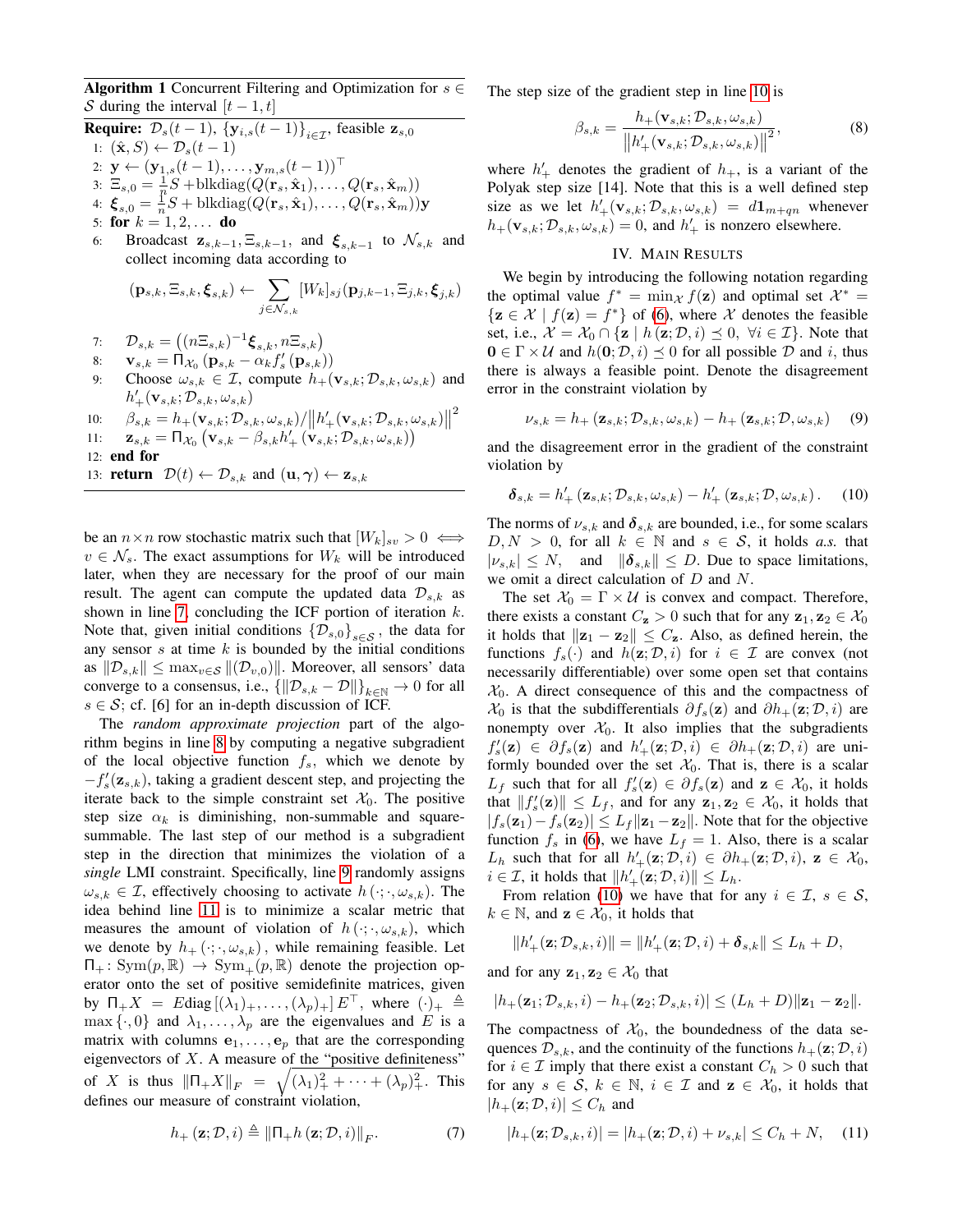which follows from [\(9\)](#page-2-10). Furthermore, when  $h_+(\mathbf{z}; \mathcal{D}_{s,k}, i) \neq$ 0, we have  $h'_{+}(\mathbf{z}; \mathcal{D}_{s,k}, i) \neq \mathbf{0}$ . Therefore, there exists a constant  $c_h > 0$  such that  $||h'_+(\mathbf{z}; \mathcal{D}_{s,k}, i)|| \geq c_h$  for all  $z \in \mathcal{X}_0, s \in \mathcal{S}, k \in \mathbb{N}$ , and  $i \in \mathcal{I}$ . This and relation [\(11\)](#page-2-11) imply that

$$
\beta_{s,k} = \frac{h_+(\mathbf{z}; \mathcal{D}_{s,k}, \omega_{s,k})}{\|h'_+(\mathbf{z}; \mathcal{D}_{s,k}, \omega_{s,k})\|^2} \le \frac{C_h + N}{c_h^2}.
$$
 (12)

Note that when  $h_+(\mathbf{z}; \mathcal{D}_{s,k}, \omega_{s,k}) = 0$ , the above bound holds trivially. Next, for our algorithm to converge, we require the following assumptions to hold.

<span id="page-3-0"></span>*Assumption 4.1:* The information function Q (a) is bounded, (b) is twice subdifferentiable (c) has bounded subdifferentials up to the second order, and (d) has relatively few critical points, i.e., the sets of critical points of Q and its partial derivatives up to the second order are measure zero.

<span id="page-3-5"></span>*Assumption 4.2:* In the k-th iteration of the inner-loop, each element  $i$  of  $\mathcal I$  is generated with nonzero probability, i.e., for any  $s \in S$  and  $k \in \mathbb{N}$ , the probability that i is selected  $\pi_i \triangleq \Pr{\omega_{s,k} = i} > 0$ .

<span id="page-3-6"></span>*Assumption 4.3:* For all  $s \in S$  and  $k \in \mathbb{N}$ , there exists a constant  $\kappa > 0$  such that for all  $z \in \mathcal{X}_0$ , it holds that

$$
\operatorname{dist}^2(\mathbf{z}, \mathcal{X}) \leq \kappa \mathsf{E}\left[h_+^2(\mathbf{z}; \mathcal{D}_{s,k}, \omega_{s,k})\right].
$$

Note that this assumption is known to hold true for a class of functions including the definition of  $h_{+}$  in [\(7\)](#page-2-12); cf. [15].

*Assumption 4.4:* For all  $k \in \mathbb{N}$ , it holds for the weighted graphs  $\mathcal{G}_k = (\mathcal{S}, \mathcal{E}_k, W_k)$  that (a) there exists a scalar  $\eta \in (0,1)$  such that  $[W_k]_{sj} \geq \eta$  if  $j \in \mathcal{N}_{s,k}$ . Otherwise,  $[W_k]_{sj} = 0$ , (b) the weight matrix  $W_k$  is doubly stochastic, i.e.,  $\sum_{s \in \mathcal{S}} [W_k]_{sj} = 1$  for all  $j \in \mathcal{S}$  and  $\sum_{j \in \mathcal{S}} [W_k]_{sj} = 1$ for all  $s \in S$ , and (c) there exists a scalar  $\tilde{B} > 0$  such that the graph  $(S, \cup_{\ell=0,...,B-1}E_{t+\ell})$  is strongly connected for any  $t \in \mathbb{N}$ .

<span id="page-3-2"></span>*Theorem 4.5 (Convergence Under Disagreement Errors):* Let Assumptions [4.1](#page-3-0) - [4.4](#page-3-1) hold. Assume that  $\{\alpha_k\}_{k\in\mathbb{N}}$  is square summable but not absolutely summable. Then, there exists  $\mathbf{z}^* \in \mathcal{X}^*$  such that  $\{\mathbf{z}_{s,k}\}_{k \in \mathbb{N}} \to \mathbf{z}^*$  *a.s.* for all  $s \in \mathcal{S}$ . To prove Theorem [4.5,](#page-3-2) we need some intermediate results.

<span id="page-3-3"></span>*Lemma 4.6 ( [16])*: Let  $\mathcal{X} \subseteq \mathbb{R}^d$  be a nonempty closed convex set. The function  $\Pi_{\mathcal{X}} : \mathbb{R}^d \to \mathcal{X}$  is nonexpansive, i.e.,  $\|\Pi_{\mathcal{X}}[\mathbf{a}] - \Pi_{\mathcal{X}}[\mathbf{b}]\| \leq \|\mathbf{a} - \mathbf{b}\|$  for all  $\mathbf{a}, \mathbf{b} \in \mathbb{R}^d$ .

<span id="page-3-10"></span>*Lemma 4.7 (Lemma 10-11, p. 49-50 in [17]):* Let  $\mathcal{F}_k \triangleq$  $\{v_{\ell}, u_{\ell}, a_{\ell}, b_{\ell}\}_{\ell=0}^k$  denote a collection of nonnegative real random variables for  $k \in \mathbb{N} \cup \{\infty\}$  such that  $E[v_{k+1} | \mathcal{F}_k] \leq$  $(1+a_k)v_k-u_k+b_k$  for all  $k \in \{0\} \cup \mathbb{N}$  a.s. Assume further that  ${a_k}$  and  ${b_k}$  are *a.s.* summable. Then, we have *a.s.* that (i)  $\{u_k\}$  is summable and (ii) there exists a nonnegative random variable v such that  $\{v_k\} \rightarrow v$ .

The next lemma relates  $\mathbf{p}_{s,k}$  and  $\mathbf{z}_{s,k}$  in Line [6](#page-2-13) and [11](#page-2-7) of Algorithm [1.](#page-2-3) The proof is omitted due to space limitations.

*Lemma 4.8:* For any convex function  $g : \mathbb{R}^n \to \mathbb{R}$ , we have  $\sum_{s \in \mathcal{S}} g(\mathbf{p}_{s,k}) \leq \sum_{s \in \mathcal{S}} g(\mathbf{z}_{s,k-1}).$ 

Lastly, we state a result that ensures successful consensus in the presence of a well-behaved disturbance sequence.

*Lemma 4.9 ( [18]):* Let Assumption [4.4](#page-3-1) hold and define  ${\bf e}_{s,k} \triangleq {\bf z}_{s,k} - {\bf p}_{s,k}$ . Consider the iterates generated by

 $\boldsymbol{\theta}_{s,k} = \sum_{v \in \mathcal{S}} [W_k]_{sv} \boldsymbol{\theta}_{v,k-1} + \mathbf{e}_{s,k}$ . Suppose there exists a nonnegative nonincreasing scalar sequence  $\{\alpha_k\}$  such that  ${\{\alpha_k \|\mathbf{e}_{s,k}\| \}}_{k\in\mathbb{N}}$  is summable for all  $s \in \mathcal{S}$ . Then, for all  $s, v \in S, \{\alpha_k \|\theta_{s,k} - \theta_{v,k}\|\}_{k \in \mathbb{N}}$  is summable.

In addition to the well-known results of Lemmas [4.6-](#page-3-3)[4.9,](#page-3-4) we need the following intermediate results. The proofs are omitted due to space limitations.

*Lemma 4.10:* For *a.e.* bounded sequence  ${\{\mathbf{z}_{s,k}\}}_{k\in\mathbb{N}}$ , the resulting sequence  $\{\nu_{s,k}\}_{k\in\mathbb{N}}$ , defined in [\(9\)](#page-2-10), is *a.s.* absolutely summable.

*Lemma 4.11:* For *a.e.* bounded sequence  ${\mathbf{z}_{s,k}}_{k \in \mathbb{N}}$ , the resulting sequence  $\{\delta_{s,k}\}_k \in \mathbb{N}$ , defined in [\(10\)](#page-2-9), is *a.s.* absolutely summable.

<span id="page-3-8"></span>*Lemma 4.12 (Basic Iterate Relation):* Consider the sequences  $\{z_{s,k}\}_{k=0}^{\infty}$  and  $\{p_{s,k}\}_{k=0}^{\infty}$  for  $s \in S$  generated by Algorithm [1.](#page-2-3) Then, for any  $z, \check{z} \in \mathcal{X}, s \in \mathcal{S}$  and  $k \in \mathbb{N}$ , we have *a.s.* that

$$
\|\mathbf{z}_{s,k} - \mathbf{z}\|^2 \leq \|\mathbf{p}_{s,k} - \mathbf{z}\|^2 - 2\alpha_k (f_s(\tilde{\mathbf{z}}) - f_s(\mathbf{z})) + 2\frac{C_{\mathbf{z}}(C_h + N)}{c_h^2} \|\boldsymbol{\delta}_{s,k}\| + 2\frac{C_h + N}{c_h^2} |\nu_{s,k}| + \frac{1}{4\eta} \|\mathbf{p}_{s,k} - \tilde{\mathbf{z}}\|^2 - \frac{\tau - 1}{\tau (L_h + D)^2} h_+^2(\mathbf{p}_{s,k}; \mathcal{D}_{s,k}, \omega_{s,k}) + A_{\eta, \tau} \alpha_k^2 L_f^2,
$$

where  $A_{n,\tau} = 1 + 4\eta + \tau$  and  $\eta, \tau > 0$  are arbitrary.

<span id="page-3-1"></span>Note that, because we only minimize the scalar violation of a single constraint at each  $k \in \mathbb{N}$  in Algorithm [1,](#page-2-3) we cannot guarantee the feasibility of the full sequences  $\mathbf{p}_{s,k}$ and  $\mathbf{z}_{s,k}$ . The next lemma states that each  $\mathbf{p}_{s,k}$  for all  $s \in \mathcal{S}$ asymptotically achieves feasibility.

<span id="page-3-11"></span>*Lemma 4.13:* Let Assumption [4.2](#page-3-5) and [4.3](#page-3-6) hold. Assume  $\alpha_k$  is square summable. Consider  $\{p_{s,k}\}_{k=0}^{\infty}$  for  $s \in S$ , generated by Algorithm [1.](#page-2-3) Then, for any  $s \in S$ , we have *a.s.* that  ${\lbrace \text{dist}(\mathbf{p}_{s,k}, \mathcal{X}) \rbrace}_{k \in \mathbb{N}}$  is square summable.

<span id="page-3-7"></span>*Lemma 4.14:* Let Assumptions [4.2-](#page-3-5)[4.4](#page-3-1) hold. Assume  $\{\alpha_k\}$  is nonnegative and square summable. Define  ${\bf e}_{s,k} \triangleq$  $\mathbf{z}_{s,k} - \mathbf{p}_{s,k}$ . Then, we have *a.s.* that (i)  $\{\mathbf{e}_{s,k}\}_{k\in\mathbb{N}}$  is absolutely square summable for all  $s \in S$  and (ii)  $\{\alpha_k \|\tilde{\mathbf{z}}_{s,k} - \tilde{\mathbf{z}}_k\| \}_{k \in \mathbb{N}}$ is summable for all  $s \in S$ , where  $\check{\mathbf{z}}_{s,k} \triangleq \Pi_{\mathcal{X}}[\mathbf{p}_{s,k}]$  and  $\bar{\check{\mathbf{z}}}_k \triangleq \frac{1}{n} \sum_{s \in \mathcal{S}} \check{\mathbf{z}}_{s,k}.$ 

Note that the sequences  $\{z_{s,k}\}_{k\in\mathbb{N}}$  for  $s \in \mathcal{S}$  generated by Algorithm [1](#page-2-3) can be represented as in Lemma [4.9.](#page-3-4) That is,  $\mathbf{z}_{s,k} = \sum_{s \in \mathcal{S}} [W_k]_{sj} \mathbf{z}_{j,k-1} + \mathbf{e}_{s,k}, \ \forall s \in \mathcal{S}, \text{ where } \mathbf{e}_{s,k} \text{ is}$ as defined in Lemma [4.14.](#page-3-7) Therefore, from Lemma [4.14\(](#page-3-7)a), we have that  $\sum_{k \in \mathbb{N}} \alpha_k ||\mathbf{e}_{s,k}|| = \sum_{k \in \mathbb{N}} \frac{1}{2} (\alpha_k^2 + ||\mathbf{e}_{s,k}||^2)$ ∞. Invoking Lemma [4.9,](#page-3-4) consensus among  $z_{s,k}$  for  $s \in S$ follows.

*Proof:* [Theorem [4.5\]](#page-3-2) We invoke Lemma [4.12](#page-3-8) with  $\check{z}$  =  $\check{\mathbf{z}}_{s,k}$  (Note that  $\check{\mathbf{z}}_{s,k}$  is defined as  $\prod_{\mathcal{X}} [\mathbf{p}_{s,k}]$  in Lemma [4.14\)](#page-3-7),  $\tau = 4$  and  $\eta = \kappa (L_h + D)^2$ . We also let  $\mathbf{z} = \mathbf{z}^*$  for an arbitrary  $z^* \in \mathcal{X}^*$ . Therefore, for any  $z^* \in \mathcal{X}^*$ ,  $s \in \mathcal{S}$  and  $k \in \mathbb{N}$ , we have *a.s.* that

<span id="page-3-9"></span><span id="page-3-4"></span>
$$
\|\mathbf{z}_{s,k} - \mathbf{z}^*\|^2 \le \|\mathbf{p}_{s,k} - \mathbf{z}^*\|^2 - 2\alpha_k (f_s(\check{\mathbf{z}}_{s,k}) - f_s(\mathbf{z}^*))
$$
  
+ 
$$
2\frac{C_{\mathbf{z}}(C_h + N)}{c_h^2} \|\boldsymbol{\delta}_{s,k}\| + 2\frac{C_h + N}{c_h^2} |\nu_{s,k}|
$$
  
+ 
$$
\frac{1}{4\kappa (L_h + D)^2} \text{dist}^2(\mathbf{p}_{s,k}, \mathcal{X}) + A\alpha_k^2 L_f^2
$$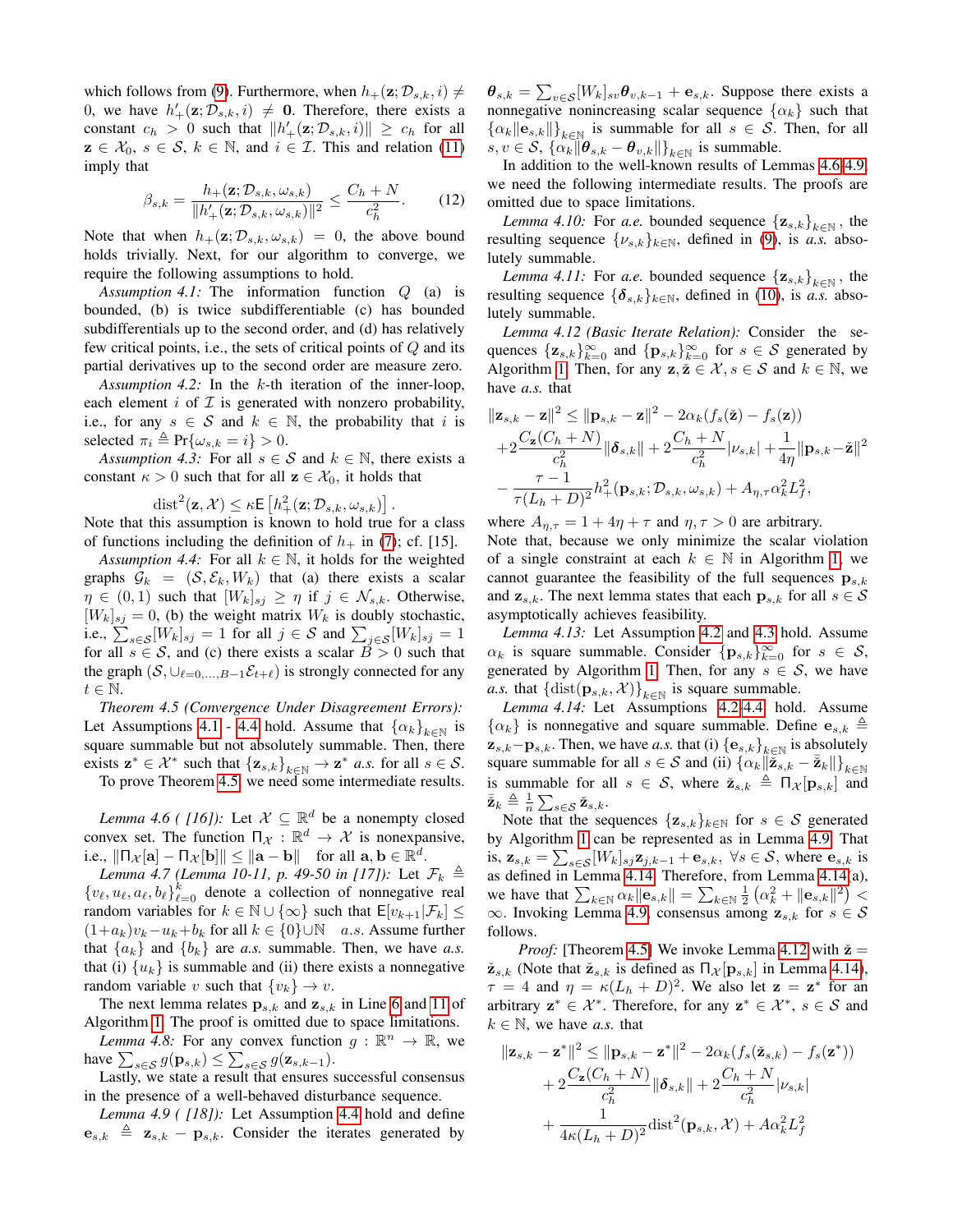$$
-3h_+^2(\mathbf{p}_{s,k}; \mathcal{D}_{s,k}, \omega_{s,k})/(4(L_h+D)^2), \tag{13}
$$

where  $A = 5 + 4\kappa (L_h + D)^2$ . Denote by  $\mathcal{F}_k$  the sigma-field induced by the history of the algorithm up to time  $k$ , i.e.,  $\mathcal{F}_k = \{ \mathbf{z}_{s,0}, \ (\omega_{s,\ell}, \ 1 \leq \ell \leq k), \ s \in \mathcal{S} \} \text{ for } k \in \mathbb{N}, \text{ and}$  $\mathcal{F}_0 = {\mathbf{z}_{s,0}, s \in \mathcal{S}}$ . From Assumption [4.3,](#page-3-6) we know that

$$
\text{dist}^{2}(\mathbf{p}_{s,k}, \mathcal{X}) \leq \kappa \mathsf{E}\left[h_{+}^{2}(\mathbf{p}_{s,k}; \mathcal{D}_{s,k}, \omega_{s,k}) \mid \mathcal{F}_{k-1}\right].
$$

Taking the expectation conditioned on  $\mathcal{F}_{k-1}$  in relation [\(13\)](#page-4-1), summing this over  $s \in \mathcal{S}$ , and using the above relation, we obtain

$$
\sum_{s \in \mathcal{S}} \mathsf{E} \left[ \|\mathbf{z}_{s,k} - \mathbf{z}^*\|^2 \mid \mathcal{F}_{k-1} \right] \tag{14}
$$

$$
\leq \sum_{s\in\mathcal{S}} \|\mathbf{z}_{s,k-1} - \mathbf{z}^*\|^2 - 2\alpha_k \sum_{s\in\mathcal{S}} (f_s(\check{\mathbf{z}}_{s,k}) - f_s(\mathbf{z}^*))
$$
  
+  $2\frac{C_{\mathbf{z}}(C_h + N)}{c_h^2} \sum_{s\in\mathcal{S}} \mathsf{E}[\|\boldsymbol{\delta}_{s,k}\| \mid \mathcal{F}_{k-1}]$   
+  $2\frac{C_h + N}{c_h^2} \sum_{s\in\mathcal{S}} \mathsf{E}[\nu_{s,k} \mid \mathcal{F}_{k-1}]$   
-  $\frac{1}{2\kappa_2(L_h + D)^2} \sum_{s\in\mathcal{S}} \text{dist}^2(\mathbf{p}_{s,k}, \mathcal{X}) + A\alpha_k^2 n L_f^2,$ 

where we used Lemma [4.8](#page-3-9) for the first term on the right-hand side. Recall that  $f(\mathbf{z}) = \sum_{s \in \mathcal{S}} f_s(\mathbf{z})$  and  $\overline{\mathbf{z}}_k \triangleq \frac{1}{n} \sum_{\ell \in \mathcal{S}} \mathbf{z}_{\ell,k}$ . Using  $\bar{z}_k$  and f, we can rewrite the term  $\sum_{s \in \mathcal{S}} \widetilde{(f_s(\mathbf{z}_{s,k})}$  $f_s(\mathbf{z}^*)$  as follows:

$$
\sum_{s \in \mathcal{S}} (f_s(\check{\mathbf{z}}_{s,k}) - f_s(\mathbf{z}^*))
$$
  
= 
$$
\sum_{s \in \mathcal{S}} (f_s(\check{\mathbf{z}}_{s,k}) - f_s(\check{\mathbf{z}}_k)) + (f(\check{\mathbf{z}}_k) - f(\mathbf{z}^*))
$$
 (15a)

$$
\leq \sum_{s \in \mathcal{S}} \langle f'_s(\tilde{\mathbf{z}}_k), \tilde{\mathbf{z}}_k - \check{\mathbf{z}}_{s,k} \rangle + (f(\tilde{\mathbf{z}}_k) - f(\mathbf{z}^*)) \quad (15b)
$$

$$
\leq \sum_{s \in \mathcal{S}} \|f_s'(\tilde{\mathbf{z}}_k)\| \|\tilde{\mathbf{z}}_{s,k} - \tilde{\mathbf{z}}_k\| + (f(\tilde{\mathbf{z}}_k) - f(\mathbf{z}^*)) (15c)
$$

$$
\leq L_f \sum_{s \in \mathcal{S}} \|\check{\mathbf{z}}_{s,k} - \check{\mathbf{z}}_k\| + (f(\check{\mathbf{z}}_k) - f(\mathbf{z}^*)),\tag{15d}
$$

where [\(15a\)](#page-4-2) follows from adding and subtracting  $f_s(\bar{z}_k)$ ; [\(15b\)](#page-4-3) follows from the convexity of the function  $f_s$ ; [\(15c\)](#page-4-4) follows from the Schwarz inequality; and [\(15d\)](#page-4-5) follows from the fact that  $||f_s'(z)|| \leq L_f$  and  $\overline{z}_k \in \mathcal{X} \subseteq \mathcal{X}_0$ . Combining [\(15d\)](#page-4-5) with [\(14\)](#page-4-6), we obtain

$$
\sum_{s \in \mathcal{S}} \mathsf{E} \left[ \|\mathbf{z}_{s,k} - \mathbf{z}^*\|^2 \mid \mathcal{F}_{k-1} \right] \n\leq \sum_{s \in \mathcal{S}} \|\mathbf{z}_{s,k-1} - \mathbf{z}^*\|^2 - 2\alpha_k (f(\bar{\mathbf{z}}_k) - f(\mathbf{z}^*)) \n+ 2 \frac{C_{\mathbf{z}}(C_h + N)}{c_h^2} \sum_{s \in \mathcal{S}} \mathsf{E}[\|\boldsymbol{\delta}_{s,k}\| \mid \mathcal{F}_{k-1}] \n+ 2 \frac{C_h + N}{c_h^2} \sum_{s \in \mathcal{S}} \mathsf{E}[\nu_{s,k} \mid \mathcal{F}_{k-1}] \n+ L_f \sum_{s \in \mathcal{S}} \alpha_k \|\check{\mathbf{z}}_{s,k} - \bar{\mathbf{z}}_k\| + A \alpha_k^2 n L_f^2,
$$

where we omitted the negative term. Since  $\bar{\mathbf{z}}_k \in \mathcal{X}$ , we have  $f(\bar{\mathbf{z}}_k) - f(\mathbf{z}^*) \geq 0$ . Thus, under the assumption that  $\{\alpha_k\}$ is square summable and Lemma [4.14\(](#page-3-7)b), the above relation satisfies all the conditions of Lemma [4.7.](#page-3-10) We have that *Result 1* { $||\mathbf{z}_{s,k} - \mathbf{z}^*||$ }  $\rightarrow 0$  *a.s.* for  $\mathbf{z}^* \in \mathcal{X}^*$  and all  $s \in \mathcal{S}$ . *Result* 2  $\{\alpha_k(f(\bar{\mathbf{z}}_k) - f^*)\}$  is *a.s.* summable.

As a direct consequence of *Result 1*, we know that the

<span id="page-4-1"></span>sequences  $\{\|\mathbf{p}_{s,k} - \mathbf{z}^*\|\}_{k\in\mathbb{N}}$  and  $\{\|\check{\mathbf{z}}_{s,k} - \mathbf{z}^*\|\}_{k\in\mathbb{N}}$  also converge *a.s.* This is straightforward from Line [6](#page-2-13) of Algorithm [1](#page-2-3) and Lemma [4.13,](#page-3-11) with the knowledge that  $dist^2(\mathbf{p}_{s,k}, \mathcal{X}) =$  $\|\mathbf{p}_{s,k} - \check{\mathbf{z}}_{s,k}\|^2$ . Since  $\|\check{\mathbf{z}}_k - \mathbf{z}^*\| \leq \frac{1}{n} \sum_{s \in \mathcal{S}} \|\check{\mathbf{z}}_{s,k} - \mathbf{z}^*\|$ , we further know that the sequence  $\{ \|\bar{\mathbf{z}}_k - \mathbf{z}^*\| \}$  is also convergent *a.s.* As a direct consequence of *Result 2* and the fact that  $\{\alpha_k\}$  is not summable, we know that  $\liminf_{k\to\infty} (f(\bar{\mathbf{z}}_k)$  $f(\mathbf{z}^*)$  = 0 *a.s.* From this relation and the continuity of f, it follows that the sequence  $\{\bar{\mathbf{z}}_k\}$  must have at least one accumulation point in the set  $\mathcal{X}^*$  *a.s.* This and the fact that  $\{\|\bar{\check{\mathbf{z}}}_k - \mathbf{z}^*\|\} \to 0$  *a.s.* imply that  $\{\bar{\check{\mathbf{z}}}_k\} \to \mathbf{z}^*$  *a.s.* Also, by Lemma [4.14\(](#page-3-7)b), we have  $\liminf_{k\to\infty} \|\check{\mathbf{z}}_{s,k} - \check{\mathbf{z}}_{k}\|$  = 0 for all  $s \in S$  a.s. The fact that  $\{\|\check{\mathbf{z}}_{s,k} - \mathbf{z}^*\| \}$  is convergent *a.s.* for all  $s \in S$  thus implies that  $\{\check{\mathbf{z}}_{s,k}\}\rightarrow$  $\mathbf{z}^*$  for all  $s \in \mathcal{S}$  a.s. Since  $\|\mathbf{z}_{s,k} - \check{\mathbf{z}}_{s,k}\| \leq \|\mathbf{z}_{s,k} - \mathbf{z}_{s,k}\|$  $\mathbf{p}_{s,k}$  +  $\|\mathbf{p}_{s,k} - \check{\mathbf{z}}_{s,k}\|$ , by invoking Lemma [4.13](#page-3-11) and [4.14\(](#page-3-7)a), we have  $\{\Vert \mathbf{z}_{s,k} - \check{\mathbf{z}}_{s,k} \Vert\} \to 0$  for all  $s \in \mathcal{S}$  a.s. It follows that  $\{z_{s,k}\}\to z^*$  for all  $s\in\mathcal{S}$  a.s.

# V. NUMERICAL EXPERIMENTS

<span id="page-4-6"></span><span id="page-4-2"></span><span id="page-4-0"></span>We illustrate Algorithm [1](#page-2-3) for a sparse landmark localization problem. To maintain network connectivity, we use a distributed connectivity maintenance controller [19]. We assume that the landmarks and the robots live in  $\mathbb{R}^2$ . We use a generic model for the measurement covariance matrix for sparse landmark localization in  $\mathbb{R}^2$ , which can be found in e.g., [1], [4], [5]. These models have two important characteristics that apply to a wide variety of localization sensors: (i) Measurement quality is inversely proportional to viewing distance, and (ii) The direction of maximum uncertainty is the viewing direction, i.e., the sensors are more proficient at sensing bearing than range. The general idea is to use the vector  $\hat{\mathbf{x}}_i(t) - \mathbf{r}_s(t)$  to construct a diagonal matrix in a coordinate frame relative to the sensor, then rotate the matrix to a global coordinate frame so that it can be compared to other observations.

<span id="page-4-5"></span><span id="page-4-4"></span><span id="page-4-3"></span>Figure [1](#page-5-0) shows an example of the resulting active sensing trajectories for a network of four sensors that cooperatively localize a uniformly random distribution of 100 landmarks in a square  $100 \,\mathrm{m}^2$  workspace to a desired accuracy of 1 m. This corresponds to an eigenvalue tolerance of  $\tau_i = 9 \,\mathrm{m}^{-2}$ . for all landmarks. The initial mean estimate and information matrix were set to the initial observations  $\{y_{i,s}(0) | i \in \mathcal{I}, s \in \mathcal{S}\}\$ and the corresponding information matrices were set to  $\{Q(\mathbf{r}_s(0), \mathbf{y}_{i,s}(0))\}_{i\in\mathcal{I}, s\in\mathcal{S}}$ . The feasible control set U was set to  $U = \{ \mathbf{u}_s \in \mathbb{R}^2 \mid ||\mathbf{u}_s|| \le 1 \text{ m} \}$ . In the figure, note that between  $t = 194$  and  $t = 242$ , the agent in the bottom right moves north in order to maintain connectivity while the other agents move to finish the localization task. Fig. [2](#page-5-1) shows the evolution of the minimum eigenvalues of the information matrices  $S_i(t)$  from the simulation shown in Fig. [1.](#page-5-0) Even after the minimum eigenvalue associated with a landmark has surpassed  $\tau$ , more information is still collected, but it does not affect the control signal. The maximal error in the bottom panel does not go below the desired threshold, even though the minimal eigenvalue does go above the threshold in the top